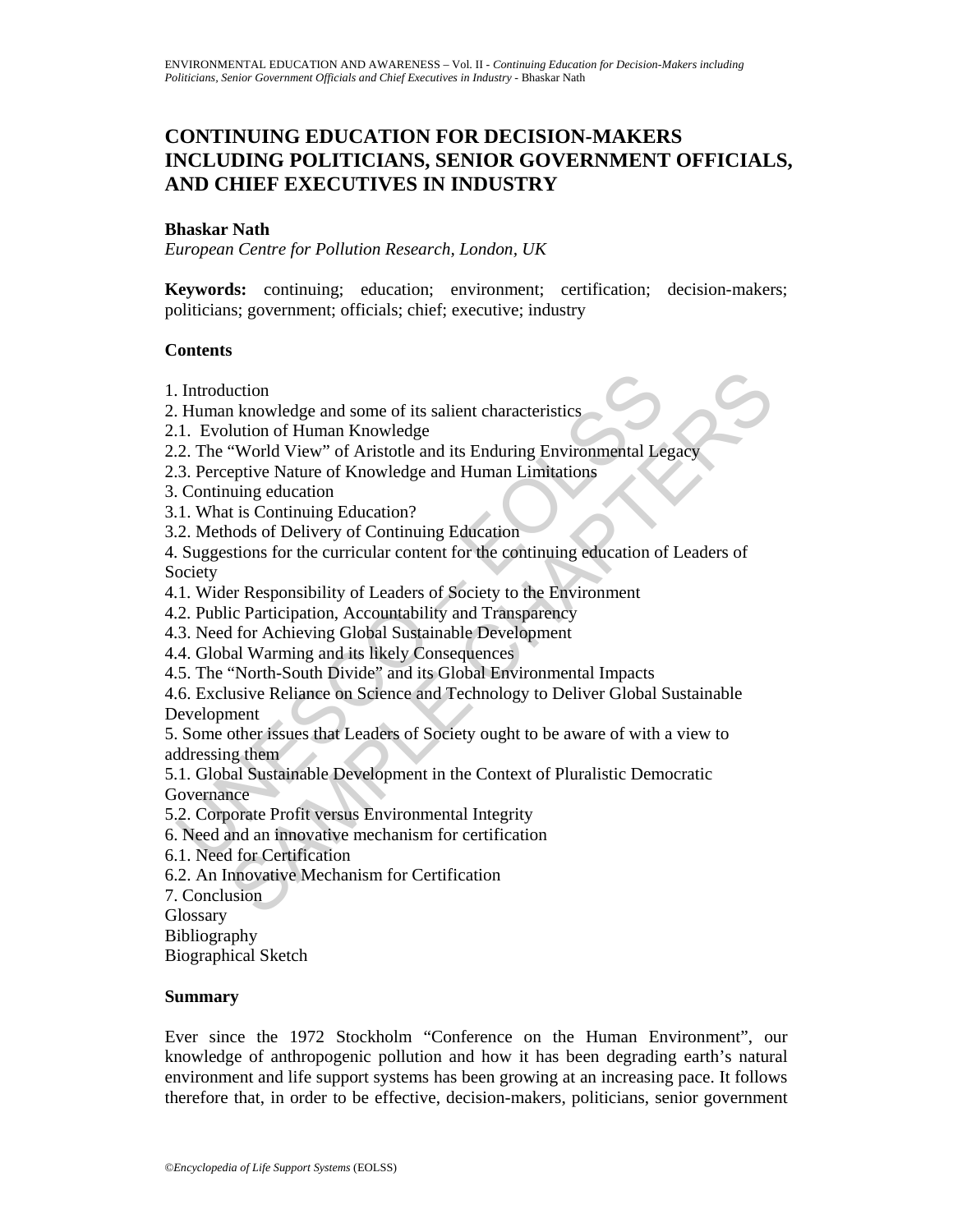officials, chief executives in industry and others responsible for making policy and for planning projects for and on behalf of society must keep abreast of rapid developments in the field by regularly updating and upgrading their knowledge and skills.

The methods of "Continuing education" employed for updating and upgrading are described in detail in this Article, including an innovative and effective mechanism for certification which adds value to the conventional methods of continuing education. Also discussed in detail are some of the pressing environmental issues and problems that need to be addressed by decision-makers, politicians, senior government officials, chief executives of business and industrial concerns and others whose policy decisions have potential to affect people's quality of life as well as earth's natural environment and life support systems.

# **1. Introduction**

**Introduction**<br>
uriosity, common in primates as a key element of their survival strahanced characteristic of *Homo sapiens*. Ever since the dawn of civice diviren driven by his innate curiosity to know how the physical wor **Alterion**<br> *A*, common in primates as a key element of their survival strategy, is a much characteristic of *Homo supiens*. Ever since the dawn of civilization, man halo chen by his innate curiosity to know how the physi Curiosity, common in primates as a key element of their survival strategy, is a much enhanced characteristic of *Homo sapiens.* Ever since the dawn of civilization, man has been driven by his innate curiosity to know how the physical world around him works and why things work and behave the way they do. While the "how" has focused on understanding the physical and mechanical aspects of the world around us through scientific inquiry culminating in amazing developments in relativistic mechanics, quantum mechanics and molecular biology to name but a few, in the main inquiry into the "why" has been through metaphysical and philosophical pursuits. As a result, both new and updated human knowledge in all fields has evolved and accumulated through the ages, so profoundly in fact that today we have the ability to produce "made to order" plants, animals and even humans to desired specifications. Underlying all such developments is the ever-growing body of human knowledge as well as its momentum for change as new facts are discovered, new inventions made and old knowledge updated as a result of man's innate curiosity and incessant quest for knowledge.

As a result of increasingly rapid accumulation of knowledge in practically all fields of human endeavor, and as old knowledge is updated by new, it is becoming essential more than ever before for all professionals to keep pace with developments in their respective fields. So much so in fact that knowledge and skills of those who fail to do so are at serious risk of becoming dated, and this may erode the demand for their professional services in the job market. Conventional methods of what is called "continuing education" are employed to update and upgrade both knowledge and skills of professionals and others in line with on-going developments.

Rapid advances in knowledge assume particular poignancy for environmental professionals. It was the 1972 Stockholm "Conference on the Human Environment" that firmly placed the state of the global environment on the international political agenda. As may be judged from the veritable avalanche of publications and numerous conferences on the subject since then, a good deal has so far been learnt about how the global environment has been and is being degraded by human activities for socioeconomic development. Indeed, nowadays hardly a day goes by without the media reporting on the impacts of one or more of these activities and their environmental implications for both present and future generations. For example, in a recent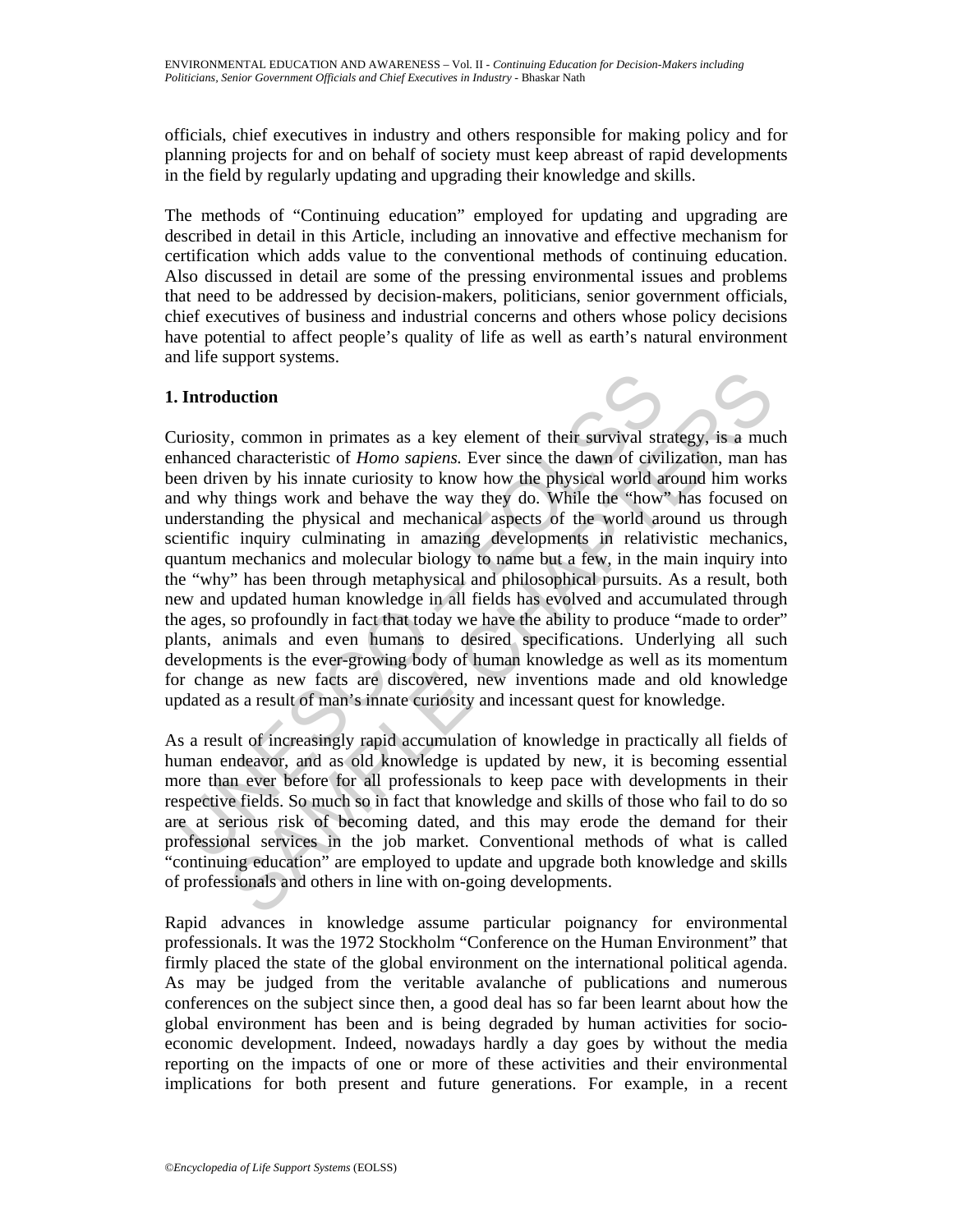conference eminent scientists gave dire warnings of the likely consequences of global warming that may be catastrophic (ICCT, 2005). And yet, the international community does not seem to be giving the Kyoto Protocol the urgency it deserves. In any case, according to many scientists the  $CO<sub>2</sub>$  reduction targets stipulated in the Protocol are already too little and too late. This lethargy probably reflects humankind's apparent psychological deficiency to respond urgently to an imperceptible *process*, however disastrous or catastrophic its potential consequences might be, unlike their instinctive ability to respond urgently to a disastrous *event* such as the 2004 Indian Ocean Tsunami, for example.

In pluralistic democratic societies Leaders of Society (see glossary) shoulder special responsibility for preserving the integrity of the natural environment because, acting for and on behalf of society and in serving society, it is they who make public policy and plan public projects with consequences for both people's quality of life and the natural environment. It follows therefore that they, more than anyone else, must keep pace with latest developments in environmental science, technology and management by constantly updating and upgrading their knowledge and skills through continuing education. Also, as sustainability is now the goal of all environmental policy and activities for socio-economic development, it goes without saying that their continuing education must sharply focus on how sustainable economic development ought to be achieved in ways that do not degrade or damage the natural environment to the detriment of future generations.

nd on behalf of society and in serving society, it is they who make plane public projects with consequences for both people's quality of life and they movimument. It follows therefore that they, more than anyone lese, must chalf of society and in serving society, it is they who make public policy an<br>lic projects with consequences for both people's quality of life and the nature<br>rent. It follows therefore that they, more than anyone else, mus Earth's natural environment and life support systems function as a delicately-balanced organic whole of a large number of interacting components. This means that no single component should be looked at independently of the others, or manipulated on the assumption that others will not be affected by so doing. The approach must therefore be multi-disciplinary and holistic, with due regard to their inter-dependence and mutual interactions. However, with our knowledge of the environment advancing rapidly on a broad front, the trend is for experts to specialize in a narrow area of environmental science, technology, management or law. As a result, pursuit of higher environmental knowledge is becoming highly specialized and compartmentalized too (in the disciplinary sense). Clearly, this is contrary to a multi-disciplinary and holistic approach. Specialization is perhaps inevitable, however, given that it is impossible for an individual to acquire in-depth knowledge that is rapidly advancing on a broad front or to keep pace with it. Even so, it is important for Leaders of Society to take a holistic view of nature's environmental and life-support systems with due regard especially to the known mutual interactions that occur among different environmental components and compartments, together with an understanding of how and the extent to which anthropogenic pollution undermines or disables them. Most importantly, they must have a clear understanding of the key modalities for achieving global sustainable development in ways that do not so degrade the natural environment as to compromise the ability of future generation to meet their own needs (WCED, 1987). And, of course, they must keep abreast of developments with particular regard to new knowledge, information and skills.

With regard to the above, the focus of this Article is on how to update and upgrade knowledge and skills of Leaders of Society effectively and continually. The following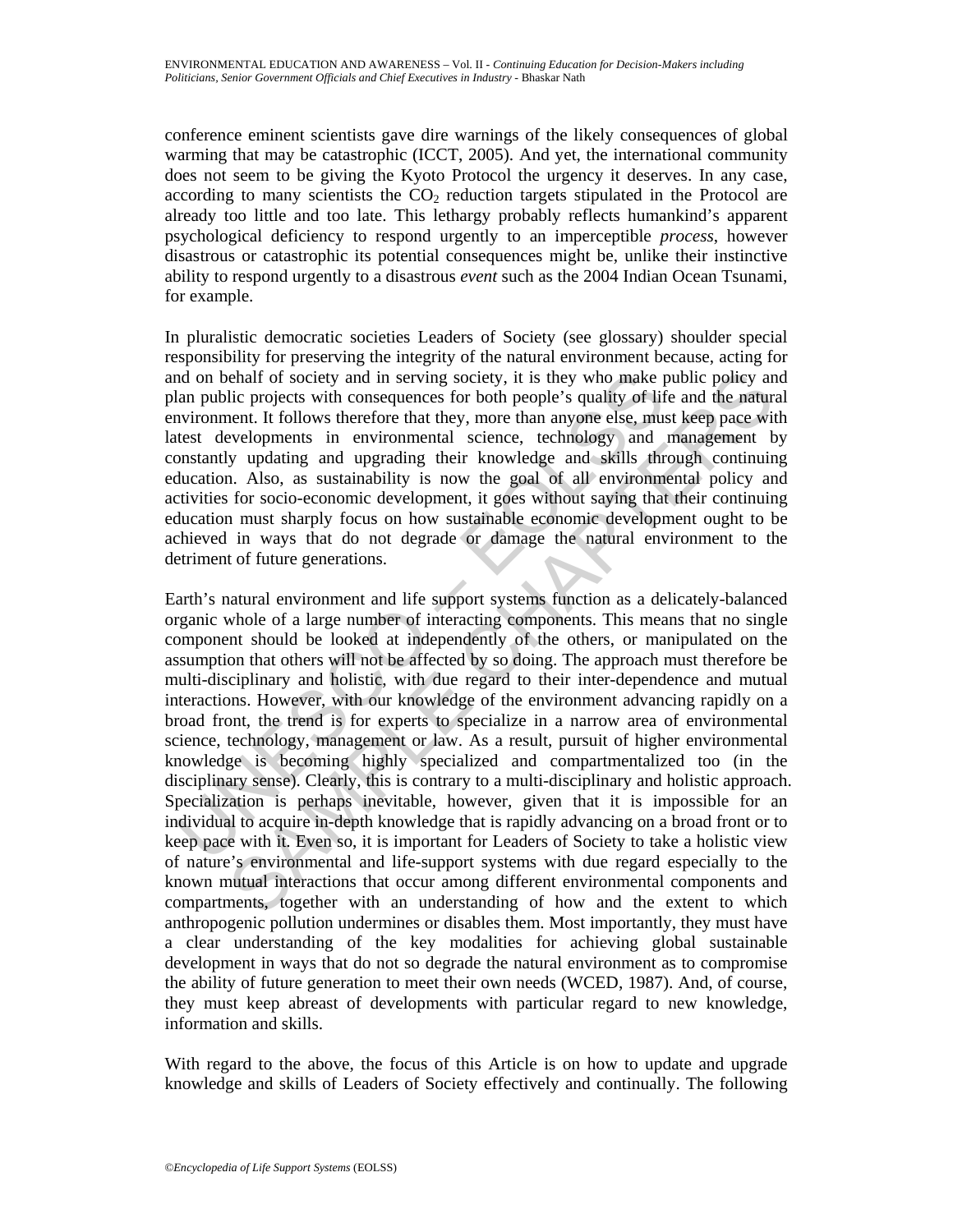are discussed to that end:

- Characteristics of human knowledge and its evolution;
- Continuing education for Leaders of Society;
- Suggestions for what continuing education for Leaders of Society ought to be about; and
- Need for certification and description of an innovative mechanism for it.

# **2. Human Knowledge and Some of its Salient Characteristics**

mowledge thus gained for social welfare, benefit and security. Argua<br>
mman societies everywhere owes much to man's innate curiosity.<br>
crofound have the fruits of man's incessant quest been, and continue to<br>
crceasing pace, ge thus gained for social welfare, benefit and security, Arguably, evolution cocieties everywhere owes much to man's innate curiosity. Driven by it, s have the fruits of man's incessant quest been, and continue to be so at Ever since the dawn of civilization, man has been curious to know about his place in the wider Cosmos, how the physical world around him works, and how to use the knowledge thus gained for social welfare, benefit and security. Arguably, evolution of human societies everywhere owes much to man's innate curiosity. Driven by it, so profound have the fruits of man's incessant quest been, and continue to be so at an ever increasing pace, that today we are apparently on the verge of discovering the secrets of life through genetic science and biotechnology, and well on the way to discovering how our universe has evolved following the Big Bang! Indeed, advances in all fields of human knowledge — Astronomy, Chemistry, Literature, Medicine, Music, Philosophy, Physics and so on — bear ample testimony to the human genius. And yet, mainly through his industrial activities for economic development, man has been so grossly degrading the natural environment that there is now a growing question mark against the integrity of earth's life support systems in the long-term. This juxtaposition of genius on one hand, and on the other man's conscious willingness to degrade and even destroy the natural environment and natural systems which make life on earth possible and provide the unique resource-base for economic development, is indeed curious if not amazing.

It would be instructive to consider some of the key characteristics of knowledge and its acquisition by humans. Certainly, both teachers and learners ought to be aware of them.

# **2.1. Evolution of Human Knowledge**

An understanding of how human knowledge evolves and accumulates over time is facilitated by imagining a balloon which, at a given instant of time, contains the sum total of all new and updated human knowledge and experience accumulated up to that time (Nath and Talay, 1996). The balloon expands over time as human knowledge and experience accumulate. However, at a given time we humans have access to, and can utilize, only the knowledge and experience which the balloon contains at that time. At no time can we know or understand what is outside the balloon, because what lies outside it is beyond our knowledge and experience. We can only speculate on it on the basis of, or by extrapolating, the knowledge and experience contained in the balloon at the time in question. This is succinctly conveyed by the purport of the following story from ancient India (Nath and Talay, 1996):

Once upon a time, there lived a frog in a deep, dark and slimy well. He was a happy frog, for he had plenty to eat and had no rival or predator. He used to wake up in the morning, swim and splash about in the water and feast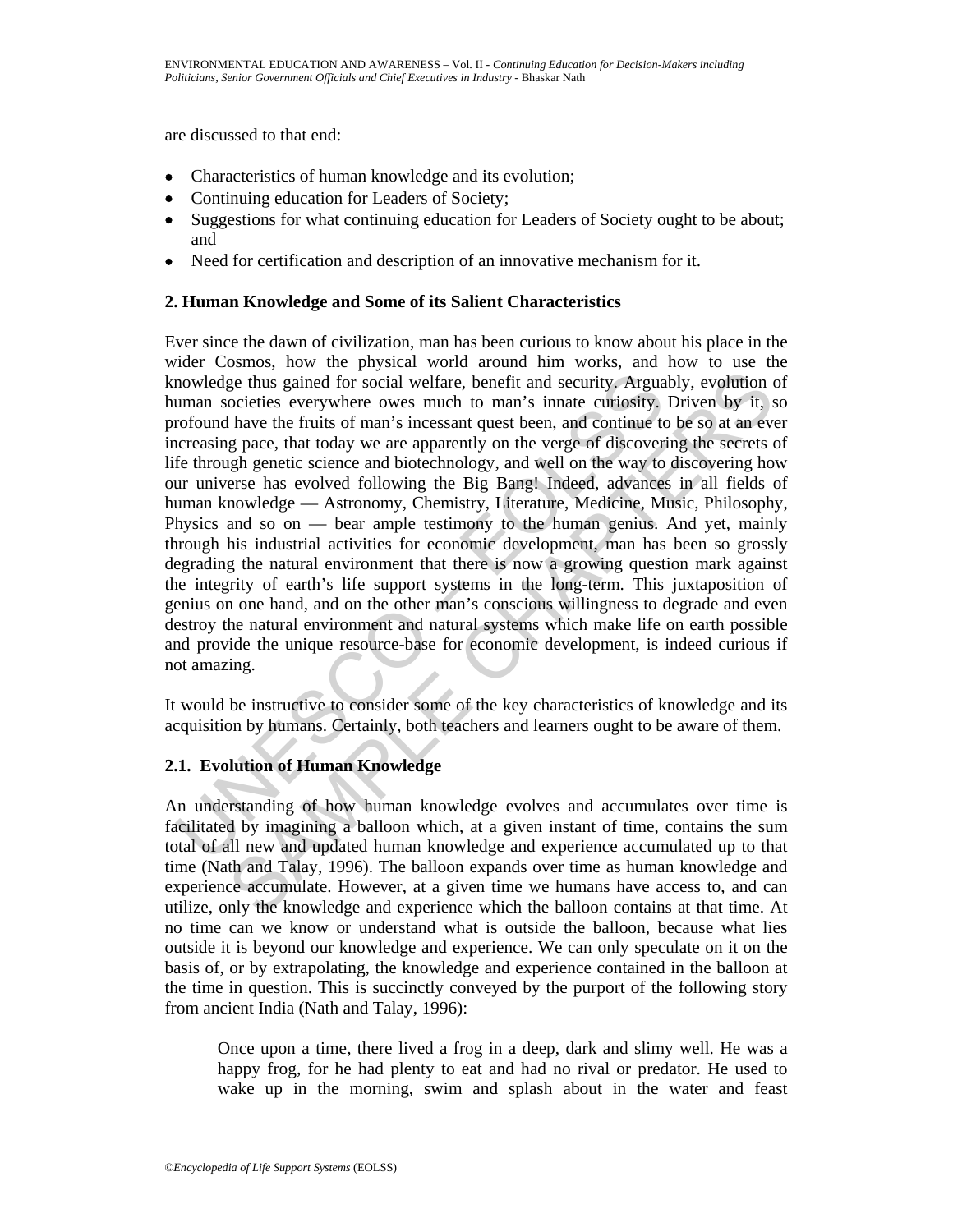abundantly on the insects that fell into the well during the night.

But, one day his happy and peaceful life was shattered. For he found that a big spider had spun its web about one meter above him, so that all the insects that fell into the well for him to eat were now caught in the web. The spider ate them all with relish and became fatter and fatter, while the poor frog, that had practically nothing to eat, became weaker and weaker.

It became clear to him that either he must destroy the web and kill the spider or die of starvation. Although he tried his very best to jump and catch the spider, his jump was always a little too short. One day finally he resolved to kill the spider and, amazingly, despite his weakness caused by starvation, he was able to jump a little higher than before to catch it. He killed and ate the fat, juicy spider and destroyed its web.

In celebration the frog allowed himself a long rest, during which he thought to himself, "....well, I do not know of any other frog capable of jumping as high as I did. In fact, I do not believe it is possible for a frog of my kind to jump that high. So I must be a special frog, a very special frog. Because I am so special, let me speculate on the nature of the outside world. I am entitled to do so because I am so special. But I have a problem. It is that I only have knowledge and experience of this well and of nothing else, and I cannot go beyond what I know. Therefore, I declare that the world outside the well is also dark, moist and slimy.

jump a little higher than before to catch it. He killed and ate the<br>and destroyed its web.<br>In celebration the frog allowed himself a long rest, during whi<br>himself, "....well, I do not know of any other frog capable of ju<br> mp a little higher than before to catch it. He killed and ate the fat, juicy spided destroyed its web.<br>
celebration the frog allowed himself a long rest, during which he thought the mentelf, "....well, I do not know of an In what essential respects does the human situation differ from that of the frog, considering especially our limitations referred to in Section 2.3? Annals of history show that like the frog, we humans bestow upon ourselves attributes and grant ourselves "licenses", often on the basis of our manipulative, intellectual or mechanical skills, power or even brute force to carry out unspeakable activities in self interest. For example, we exploit and subject innocent ("food") animals to unspeakable suffering because, according to Descartes — and historically his judgment on the matter was given great credence — they are "automata" and therefore not intelligent by definition and believed to be not even capable of feeling pain. The arbitrary and questionable criterion chosen here by man to justify his "license" to do what he wants to do (to kill innocent sentient creatures in this case and to eat their flesh) is level of intelligence, while that used by the frog for his "license" to speculate on the nature of the outside world was his ability to jump higher than other frogs of his kind. Indeed, man has often used the notion of superiority, which comes with self-awarded attributes and "licenses", to exploit nature and her bountiful benediction of resources, other creatures as well as fellow human beings mercilessly and still continues to do so. At least the frog had the humility to acknowledge his limitations. We humans seldom do. Such is the nature of aggression and arrogance characteristic of man.

# **2.2. The "World View" of Aristotle and its Enduring Environmental Legacy**

The philosophical "world view" of Aristotle  $(384 – 322 BC)$ , how it has largely shaped Occidental attitude to nature and the natural environment over the last two millennia, and the adverse environmental consequences thereof merits particular attention.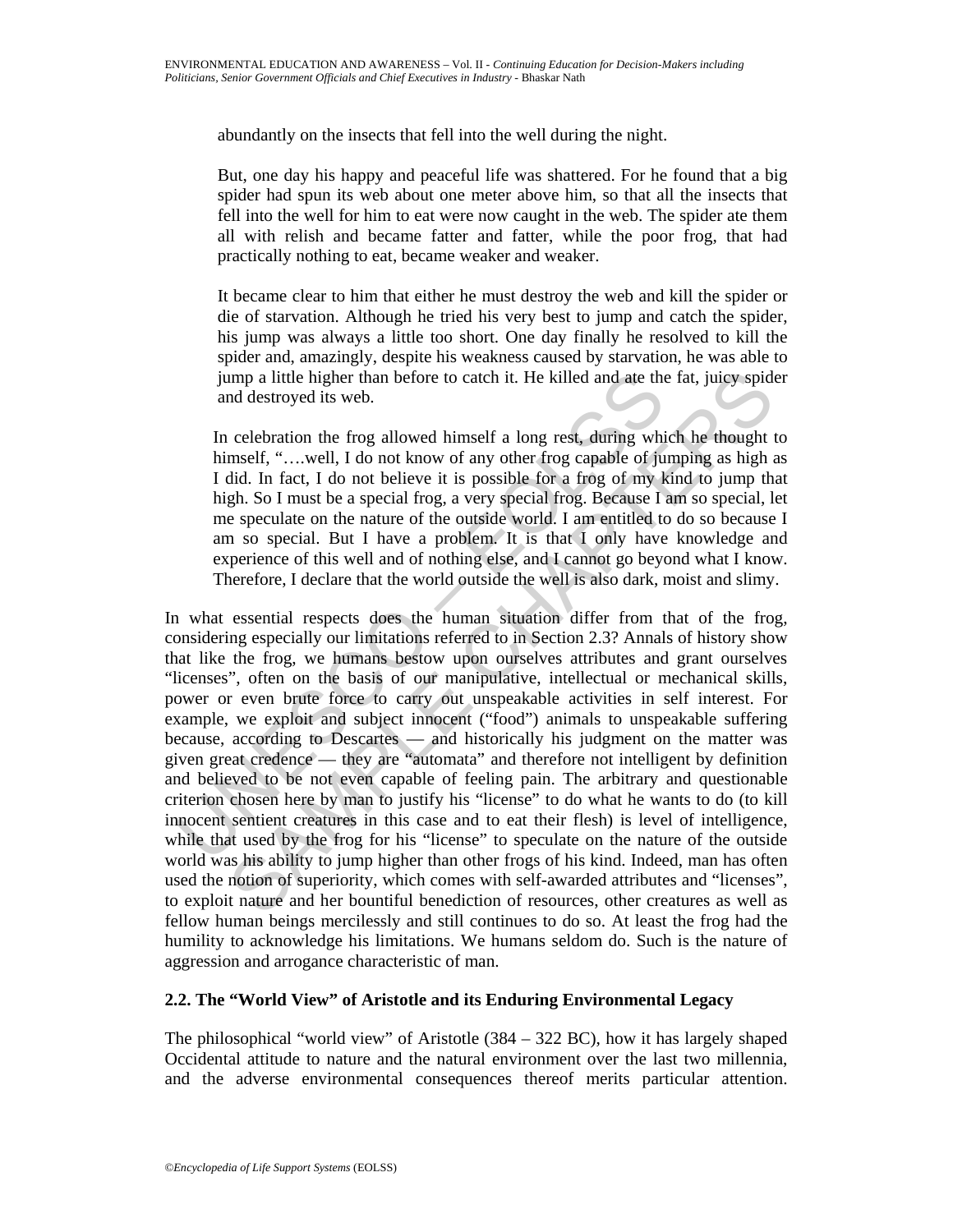According to this view of the world, man is paramount in creation and all non-human things within it, animate and inanimate, have no intrinsic value. They are of value if and only if they serve some purpose useful or beneficial to man (Allan, 1970). Thus, for example, a rare plant in the Tropical forest is valuable, and therefore presumably worthy of respect and/or preservation, only if some drug could be made from it to cure a human ailment. This dominant and profoundly anthropocentric world view of the time is reflected in the Judaeo-Christian tradition too (e.g. Genesis 2.28, The Holy Bible).

"In Western terms, one of the underlying factors which may have contributed (by being taken literally) to the desire to dominate nature, rather than live in harmony with it on a sustainable basis, is to be found in the Book of Genesis where it records that "God said unto man, be fruitful and multiply, and replenish the Earth and subdue it; and have domination over the fish of the sea and over the fowl of the air and over every living thing that moveth upon the Earth." To me that Old Testament story has provided Western man, accompanied by his Judaeo-Christian heritage, with an overbearing and domineering attitude to God's creation".

# HRH The Prince of Wales (Porritt, 1991)

the Earth and subdue it; and have domination over the fish of<br>the fowl of the air and over every living thing that moveth upon<br>me that OId Testament story has provided Western and, acc<br>Judaeo-Christian heritage, with an ov is example in an oubline it; and have domination over the fish of the sea and over<br>the four and over very living thing that moveths upon the Earth." The test that of the air and over the full of Testament story has provide Later, in the Seventeenth Century, this world view was set in the secular context by thinkers like Francis Bacon (1561–1626), René Descartes (1596 –1650) and others whose work substantially contributed to building the foundation of modern economics, science and technology. The origins of this quintessentially Occidental attitude of exploiting all animate and inanimate non-human things (and humans too, as objective European colonial history would confirm) can be traced back to the Aristotelian world view, and arguably it continues to be responsible for the growing environmental predicament confronting the humankind today (Nath, 2003).

According to the knowledge contained in the balloon at the time of Aristotle, the Earth was stationary and the center of the universe, and all other known heavenly bodies revolved around it along circular orbits. In 150 AD Ptolemy elaborated and synthesized these ideas, promoted by Aristotle himself, into a complete model of the universe known as the "geocentric model". This model was adopted by the Christian Church and became the dominant cosmology until the Sixteenth Century (it is to be noted that about four thousand years before Aristotle the Sumerians also believed the Earth to be the center of the universe).

However, we know from advances in astronomy since Aristotle that the geocentric model was completely wrong. We also know that the Earth is not and has never been the center of the universe, neither is it stationary. It is actually a small planet of an insignificant star called the Sun situated at the edge of a minor galaxy called the Milky Way; and that in the universe there are billions of larger galaxies and billions upon billions of stars larger than the Sun, each with its own planetary system. Indeed, the unimaginable vastness of the universe can be gleaned from the fact that light, traveling from some distant stars and galaxies at the tremendous speed of 300,000 km/second, has not reached us yet. In fact, the Earth is so insignificantly small in the unimaginable vastness of the Cosmos that if one day it was to be annihilated by a man-made or natural catastrophe — and heavens forbid it — it will not register as a cosmic event of any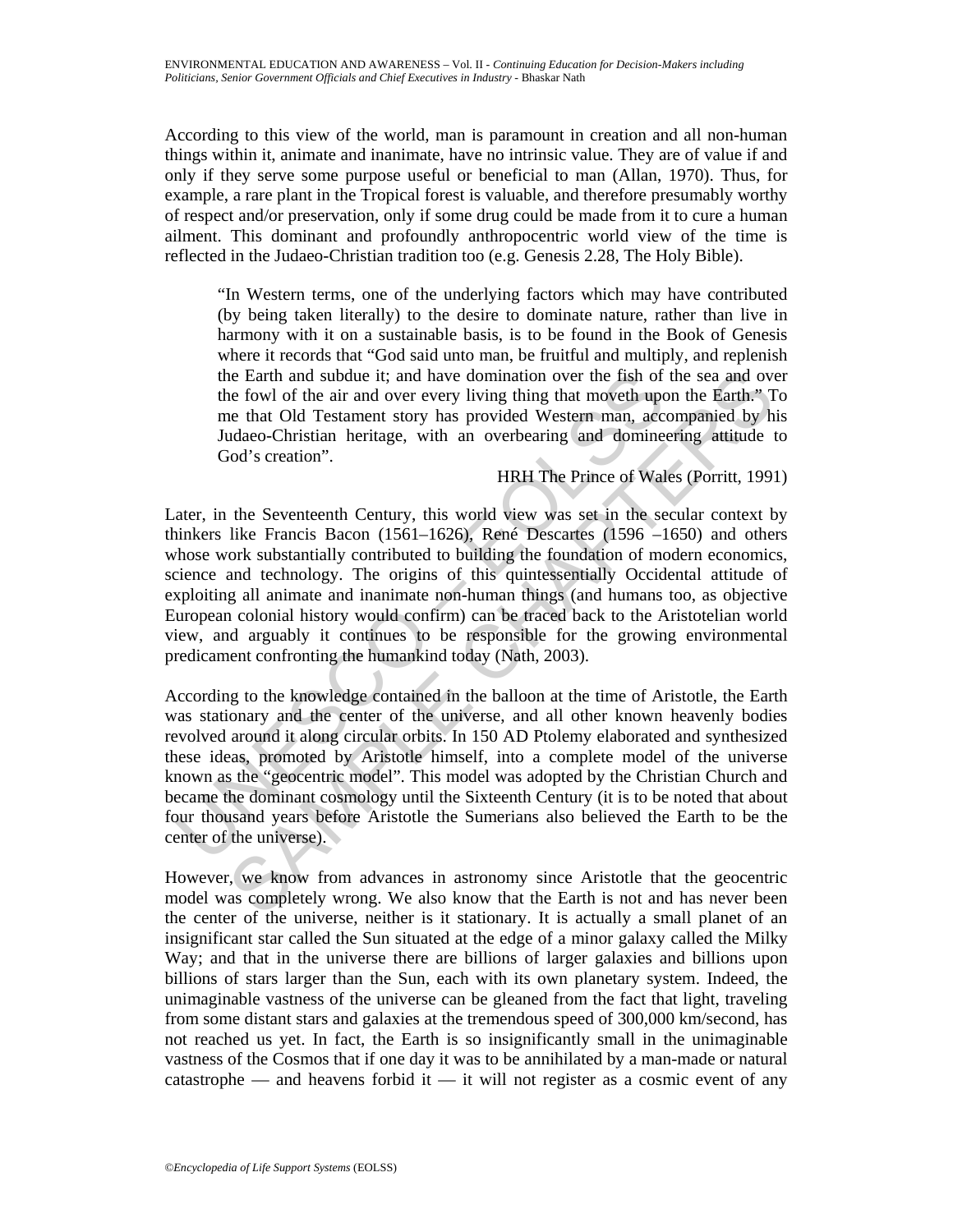significance whatsoever.

Had the balloon at the time of Aristotle contained today's knowledge about the Cosmos and our place in it, and if he had known about it, it is very unlikely that he would have advanced and promoted his "world view" which is preposterous on hindsight and which has largely shaped Occidental attitude of exploitation to nature and all non-human animate and inanimate things within it (Nath, 2003). Instead, modern economics, science and technology will probably have evolved under the rival eco-centric "world view" of Plato (427 – 347 BC), according to which all things in creation, animate and inanimate including humans, have their intrinsic values even though we humans cannot know what those values might be because of our intellectual deficiency. Indeed, in the *Timaeus*, in which Plato addresses a number of scientific questions of his time and their philosophical implications, he forcefully states that "this world in very truth [is] a living creature with a soul and reason". It is interesting to note that this ancient view of the Earth is in line with the recent *Gaia Hypothesis* which states that the Earth is *alive* and proposes that "Planet Earth functions as a single organism that maintains conditions necessary for its survival" (Lovelock, 1979).

# **2.3. Perceptive Nature of Knowledge and Human Limitations**

matter with a soul and reason." It is interesting to note that this world in very<br>reature with a soul and reason". It is interesting to note that this and<br>the sin line with the recent *Gaia Hypothesis* which states that th mical implications, he forcefully states that "this world in very truth [is] a livin<br>with a soul and reason". It is interesting to note that this ancient view of th<br>in line with the recent Gaia Hypothesis which states tha We humans acquire knowledge about the physical world by interacting with it with our five senses. And what our sense impressions convey to us are merely our *perceptions* of the physical world, as determined by the situation of the observer, and not *reality* (Nath and Talay, 1996). Indeed, in this mortal coil and with our inadequate brain machinery, which manifests in a number of human limitations that are spatial, temporal and others, we are simply not equipped to observe reality (Nath and Talay, 1996; also see Sections 2.1 to 2.4 of *Instilling Environmental Awareness in Undergraduate University Students*). Is the world, as we perceive it, then a drama, an illusion, or perhaps *maya* (nearest English translation of this Sanskrit word is also illusion) as characterized in the scriptural texts of ancient India?

 All the world's a stage, And all the men and women merely players; They have their exits and entrances, And one man in his time plays many parts, His acts being seven ages.

*As you Like It* (act 2, scene 7) by William Shakespeare

Yet, while we celebrate our achievements in all our endeavors with justification, seldom do we acknowledge our limitations. The danger is that, this can create an unbalanced view of ourselves in our minds to make us arrogant about our abilities, especially with regard to science and technology, or even confer upon us, perhaps unknowingly, some attribute of omnipotence which as mere mortals we certainly do not possess or have any claim to.

In the environmental context, a crucial limitation of human beings is their inability to predict the future in sufficient detail. History of science and technology is littered with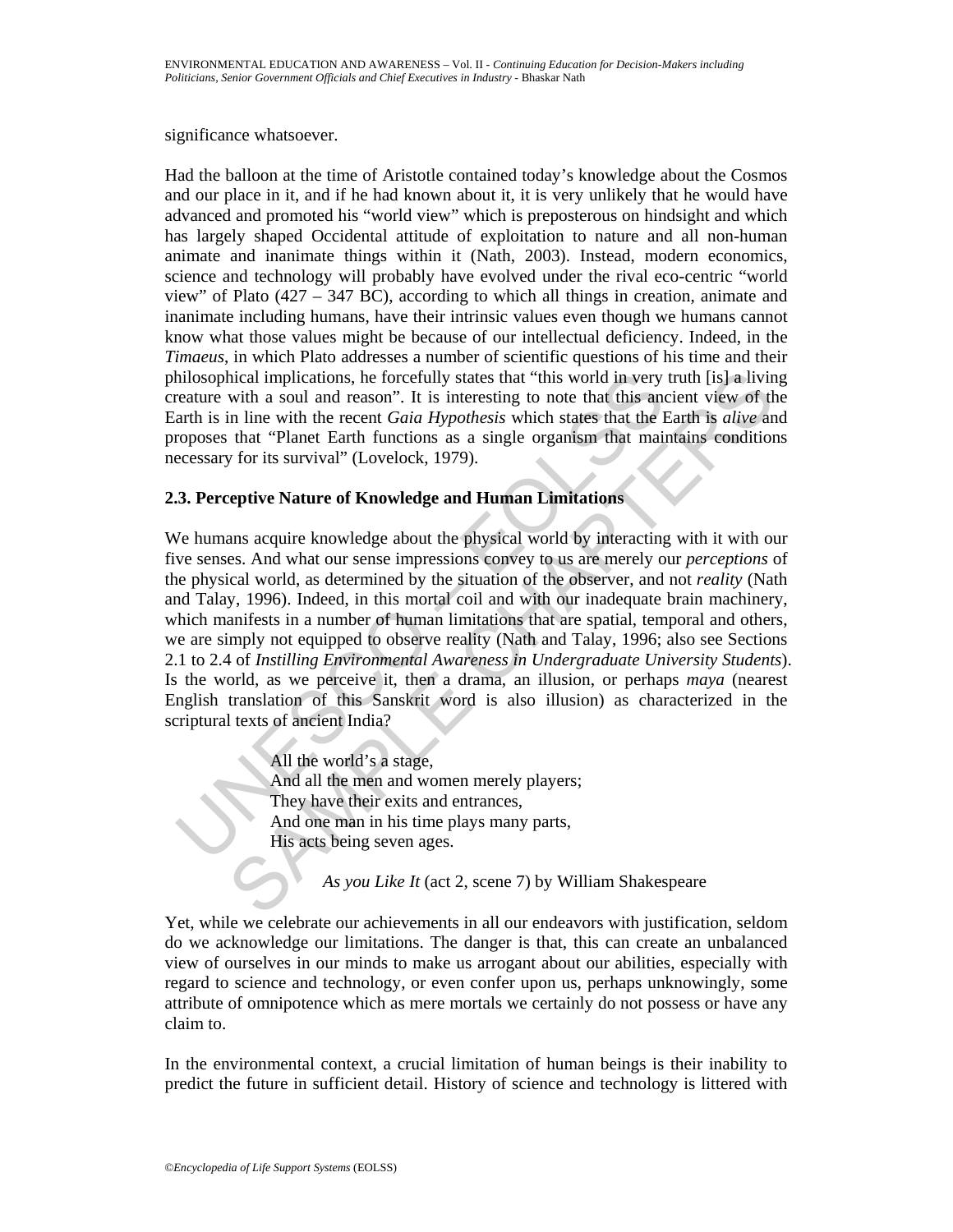examples of scientific and technological developments that by all accounts held much promise for human welfare and benefit at the time of their discovery. Unfortunately, in many cases their medium- or long-term impacts turned out to be harmful or dangerous to Earth's fragile environmental systems and/or to human and animal health. All such impacts have occurred because of man's inability to predict future consequences of present action with sufficient degree of certainty. The topical issue of Global Warming, whose adverse consequences for Earth's natural environment could be wide-ranging and even catastrophic, provides a typical example. From the beginning of the Industrial Revolution in Britain in the late Eighteenth Century when the burning of fossil fuels to generate energy took off as never before, to only 30 or so years ago no one knew or could predict that the use of such fuels to drive the insatiably ravenous engine of industrialization for socio-economic development could one day lead to something potentially catastrophic called Global Warming.

otentially catastrophic called Global Warming.<br>
Verner Heisenberg's Uncertainty Principle in Quantum Physics (Heisenberg's Uncertainty Principle in Quantum Physics (Heisenberg)<br>
in whether invoked to shed some light on thi ly catastrophic called Global Warming.<br>
Heisenberg's Uncertainty Principle in Quantum Physics (Heisenberg, 1970) ca<br>
ed to shed some light on this innate human deficiency. In its rigorot<br>
tical formulation, the Uncertainty Werner Heisenberg's Uncertainty Principle in Quantum Physics (Heisenberg, 1970) can be invoked to shed some light on this innate human deficiency. In its rigorous mathematical formulation, the Uncertainty Principle states that as a cardinal rule of Quantum Mechanics, "in principle it is impossible to measure precisely certain pairs of properties [e.g. position and velocity or position and momentum] simultaneously". That is, if we know the position of an electron precisely, in principle we cannot know its velocity or momentum with certainty, and *vice versa* (we speak of electrons, protons and atoms because the subatomic level is the domain of Quantum Physics). In the philosophical context the above statement translates into "we cannot know, as a matter of principle, the present in all its details" (Gribbin, 1994). If we cannot know the present in all its details, and given that today (present) was yesterday's future, how could we possibly predict with certainty what future might hold? What is called the "Precautionary Principle" in Environmental Management and Environmental Law seeks to prevent making potentially environment-damaging decisions resulting from man's innate inability to predict future consequences of present action with sufficient certainty.



#### **Bibliography**

- - -

ALLAN, D.J, (1970), *The Philosophy of Aristotle*, Second Edition, Oxford, Oxford University Press. . [This book gives a succinct and interesting account of the philosophy of Aristotle].

BEER, G., (1996), *Charles Darwin — the Origin of Species*, Oxford University Press, UK [In this publication the author gives a lucid account of Darwin's argument for a material, not divine, origin of species and that new species evolve through "natural selection"].

ECPR (1997), *European Masters Degree in Environmental Protection & Sustainable Development — Prospectus*, European Centre for Pollution Research (ECPR), London. [The curriculum of a Masters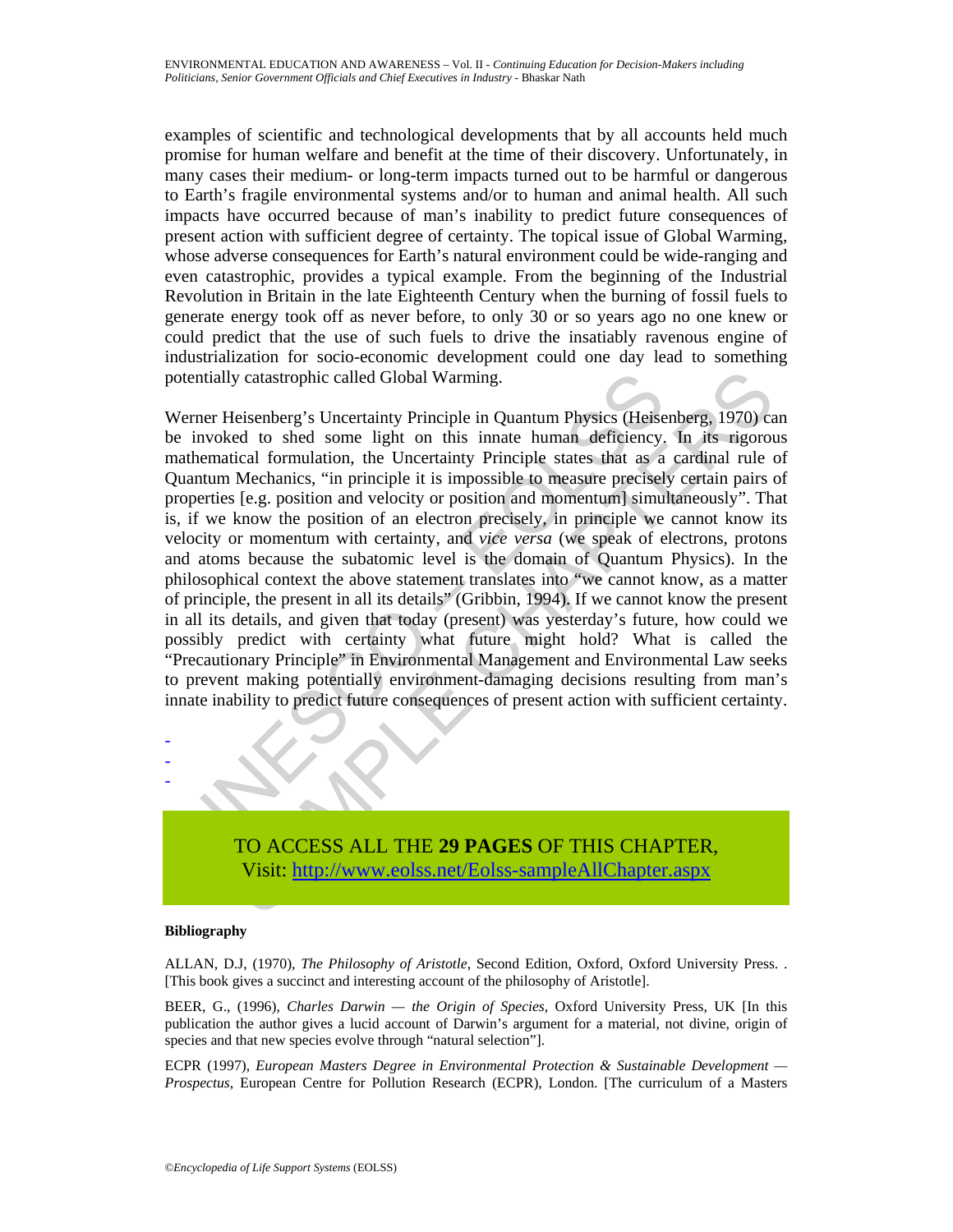course for students at the University of Chemical Technology & Metallurgy, Sofia (Bulgaria), is discussed in detail in this document including quality control strategy and content].

GEORGE, S. and SABELLI, F. (1994), *Faith and Credit: the World Bank's Secular Empire*, London, Penguin [This book contains an excellent discussion of the impacts of various World Bank projects in developing countries].

GRIBBIN, J., (1994), *In Search of Schrödinger's Cat*, Black Swan, London. [This excellent book, meant for the non-mathematical reader, lucidly tells the complete story of Quantum Mechanics].

HEISENBERG, W., (1970), *The Physicist's Conception of Nature*, Greenwood Press, Westport, Connecticut, USA. [In this semi-philosophical work the author draws interesting and profound (some controversial) philosophical conclusions emanating from rigorous mathematical treatment of the equations of Quantum Mechanics].

ICCT, (2005), *Meeting the Climate Challenge*, Report of the International Climate Change Taskforce (ICCT), Institute for Public Policy Research, London. [The blunt message of this Report is that, if earth's average temperature rises by 2 degrees Celsius or more above the pre-industrial level — and at present it is 0.8 degrees Celsius above that level — disastrous if not catastrophic environmental impacts would occur. The Report gives 10 key recommendations which, if implemented, could help to avert that apocalyptic vision of future].

LOVELOCK, J., (1995), *Gaia: A New Look at Life on Earth*, Oxford University Press, UK. [In this book the author proposes the controversial hypothesis that Planet Earth functions as a living organism by creating conditions conducive to and necessary for its survival].

MESTRUM, F., (2003), "Poverty reduction and sustainable development", in B. Nath, L. Hens and D. Pimentel (eds.), *Environment, Development & Sustainability*, Vol. 5, pp 41-61, Dordrecht, Kluwer. [This paper explores the "naturalization" of development thinking in its economic and social dimensions and shows how this affects policy options for social protection in the context of sustainable development].

NATH, B., (2003), "Education for sustainable development: the Johannesburg summit and beyond", in B. Nath, L. Hens and D. Pimentel (eds.), *Environment, Development & Sustainability*, Vol. 5, pp 231-254, Dordrecht, Kluwer. [Contains a survey of environmental education including recommendations of the Johannesburg Plan of Implementation (JoPI) and advocates inclusion of moral and ethical philosophy *visà-vis* the natural environment in formal educational curricula as an essential pre-requisite for achieving global sustainable development].

CC1), misture for viene Poince Poince Conton. (1ne but message of this Kepter<br>everage temperature rises by 2 degrees Celsius or more above the pre-industrial leve<br>0.8 degrees Celsius above that level — disastrous if not c stitute for Public Policy Research, London. [The bitut message of this Report is that, it earth<br>numerature rises by 2 degrees Celsius or more above the pre-industrial level — and at present<br>merature rises by 2 degrees Cel NATH, B. and KAZASHKA-HRISTOZOVA, K., (2005), "*Quo vadis* global environmental sustainability? A proposal for the environmental education of engineering students", *Int. J. Env. Poll.,* Vol. 23. No.1, pp. 1-15 [In this paper the authors demonstrate the futility of exclusive reliance on science and technology to deliver sustainable development and argue that moral education is needed for this to change human attitude to nature and the natural environment — from one of gross exploitation as at present to that of genuine respect]. .

NATH, B and TALAY, I, (1996), "Man, science, technology and sustainable development", In B.Nath, L. Hens and D.Devuyst (Eds.) *Sustainable Development*, VUB Press, Brussels. [In this contribution the authors discuss certain pertinent issues of sustainable development, including philosophical aspects, and draw attention to some of the practical problems of implementing policies for achieving true sustainability].

OXFAM, (2002), *Rigged Rules and Double Standards — Trade, Globalisation and the Fight Against Poverty*, London, Oxfam International. [This publication surveys current international trade arrangements in the context of both globalization and poverty and strongly argues for the need to create conditions for a fuller and fairer sharing of the enormous benefits from trade].

PILGER, J., (2002), *The New Rulers of the World*, London, Verso. [In a collection of extended essays and earlier original work, in this book the author illuminates the nature of modern imperialism. He discloses, among others, how up to a million Indonesians died as a price for being the World Bank's "model pupil", and the price paid by the people of Iraq for West's decade-long embargo on that country].

PORRITT, J. (1991), *Save the Earth*, London, Dorling Kinderseley. [This excellent publication contains a large number of short contributions by eminent environmentalists and others concerned with the environment. Highly recommended for children and adults alike].